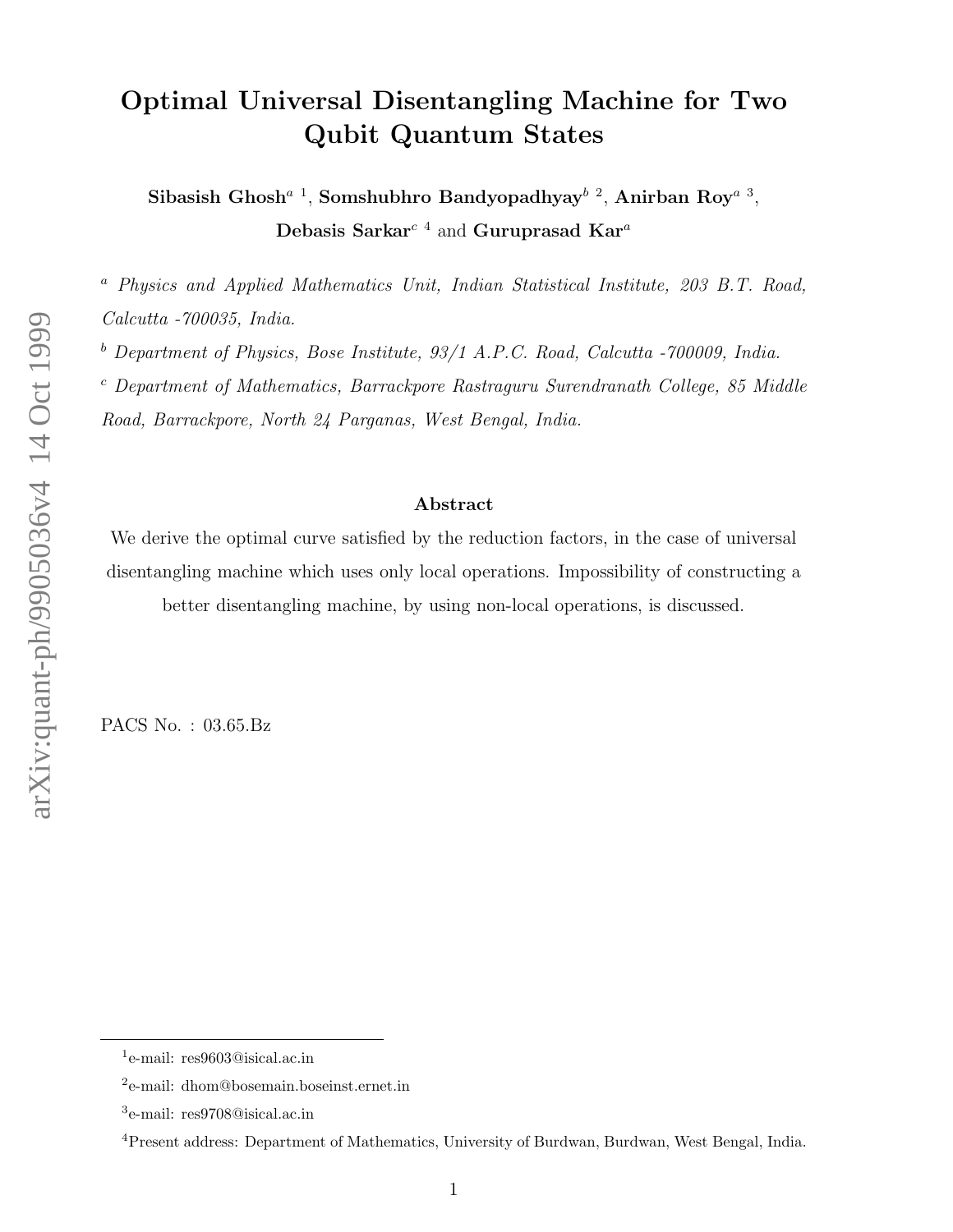### 1 Introduction

Disentanglement is the process that transforms a state of two (or more) subsystems into an unentangled state (in general, a mixture of product states) such that the reduced density matrices of each of the subsystems are unaffaected.

Let  $\rho^{ent}$  be any entangled state of two qubits 1 and 2; and let  $\rho_1$ ,  $\rho_2$  be the reduced density matrices of 1 and 2 respectively. Then the operation of any disentangling machine (DM) is defined as

$$
\rho^{ent} \quad \frac{\text{DM}}{\text{DM}} \quad \rho^{disent}
$$

together with

$$
\rho_i = \text{Tr}_j(\rho^{ent}) = \text{Tr}_j(\rho^{disent}), \ i \neq j; \ i, j = 1, 2
$$

for all  $\rho^{ent}$ . This kind of ideal universal disentangling machine does not exist [1], [2].

So the next question is whether there exists a disentangling machine which disentangles entangled state, and for which

$$
\text{Tr}_j(\rho^{disent}) = \eta_i \rho_i + \left(\frac{1 - \eta_i}{2}\right)I, \ i \neq j; \ i, j = 1, 2
$$

where  $\eta_i$  ( $0 < \eta_i < 1$  for  $i = 1, 2$ ) is independent of  $\rho^{ent}$  [3]. Recently it has been shown that [4] this kind of machine exists, by using local cloning operations, where the input states are all pure entangled states. Reference [4] considered two cases, (1)  $\eta_1 = 1$  (or  $\eta_2 = 1$ , *i.e.*, using only one local cloning machine, (2)  $\eta_1 = \eta_2$  (=  $\eta$ , say), *i.e.*, which uses two local cloning machines with same fidelity. For the case (1), the maximum value of  $\eta_2$  (or  $\eta_1$ ) is 1/3. In the case (2), the maximum attainable value of  $\eta$  is  $1/\sqrt{3}$ . In the present paper, we want to find out the optimum values of  $\eta_1$  and  $\eta_2$ , or, in other words, the optimal curve (if it exists) satisfied by  $\eta_1$  and  $\eta_2$  (*i.e.*, reduction factors corresponding to the optimal disentangling machine), by using most general (asymmetric) local operations. Surprisingly, we got the same upper bounds on  $\eta$  as has been found in [4], in the corresponding cases (1) and (2). We have also obtained the optimal curve in the most general case, when asymmetric local operations are used.

In section 2, for simplicity, we first consider disentanglement process by applying our disentangling machine on one of the subsystems. In section 3, we deal with the symmetric case where the same disentangling machine is used locally on the two subsystems. Next, in section 4, the most general disentangling machine is considered using asymmetric local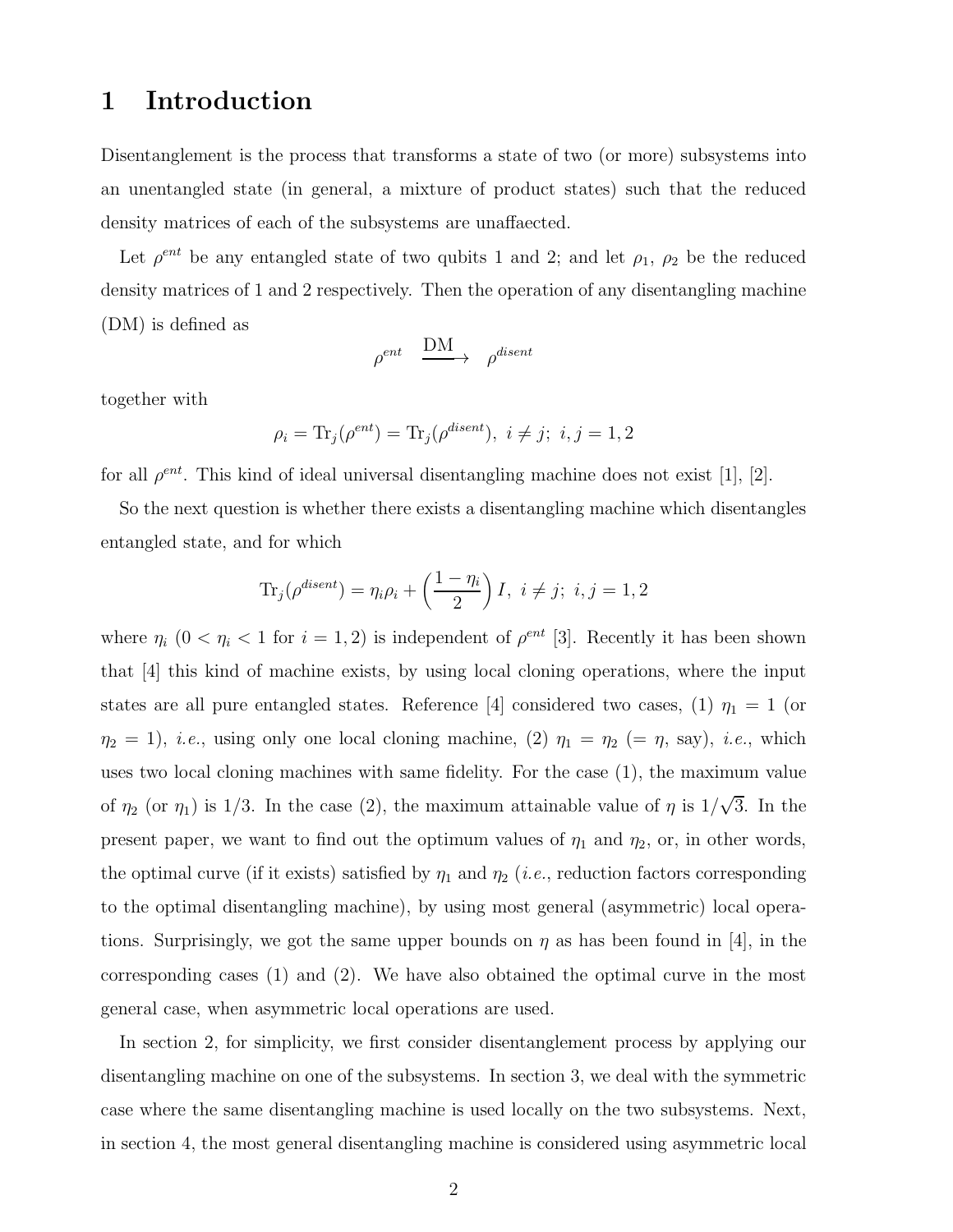operations, where we discuss the disentanglement of mixed states. In section 5 we sum up our results and put some arguments regarding nonlocal operations.

# 2 Totally asymmetric optimal universal disentangling machine

In this section, we shall consider how we can disentangle a two qubit pure entangled state by local operation on any one qubit. Suppose we have two parties x and  $\gamma$  sharing an entangled state of two qubits given by

$$
|\psi\rangle = \alpha \, |00\rangle_{xy} + \beta \, |11\rangle_{xy} \,, \tag{1}
$$

where  $\alpha$  and  $\beta$  are non-negative numbers with  $\alpha^2 + \beta^2 = 1$ . The first qubit belongs to x and the second belongs to y as usual. Now a universal transformation (a unitary operation) is applied to the qubit belonging to any one (say,  $y$ ) of the two parties. This gives rise to a composite system  $\rho_{xyM}$  consisting of the two qubits and a (disentangling) machine M. Tracing out on the machine states we get a two qubit composite system which is disentangled *(i.e.*, separable) under certain conditions.

Consider the following unitary transformation  $U_j$  (associated with a machine state  $|M\rangle_j$ ) applied on one subsystem j (where  $j = x$  or y), defined by

$$
U_{j}|0\rangle_{j}|M\rangle_{j} = m_{0j}|0\rangle_{j}|M_{0}\rangle_{j} + m_{1j}|1\rangle_{j}|M_{1}\rangle_{j},
$$
\n(2)

$$
U_j |1\rangle_j |M\rangle_j = \widetilde{m_{0j}} |0\rangle_j \left| \widetilde{M_0} \right\rangle_j + \widetilde{m_{1j}} |1\rangle_j \left| \widetilde{M_1} \right\rangle_j, \tag{3}
$$

where  $\left\{\ket{M_0}_j, \ket{M_1}_j, \left|\widetilde{M_0}\right> \right.$  $_{j},\left\vert \widetilde{M_{1}}\right\rangle$ j are four normalized machine states, and (using unitarity)

$$
\left| m_{0j} \right|^2 + \left| m_{1j} \right|^2 = 1, \n \left| \widetilde{m_{0j}} \right|^2 + \left| \widetilde{m_{1j}} \right|^2 = 1. \tag{4}
$$

Using orthogonality, we have (from  $(2)$  and  $(3)$ ),

$$
m_{0j}^* \widetilde{m_{0j}}_j \left\langle M_0 | \widetilde{M_0} \right\rangle_j + m_{1j}^* \widetilde{m_{1j}}_j \left\langle M_1 | \widetilde{M_1} \right\rangle_j = 0. \tag{5}
$$

Now applying this operation  $U_j$  on an arbitrary one qubit state  $|\phi\rangle_j = a|0\rangle_j + b|1\rangle_j$ (where  $|a|^2 + |b|^2 = 1$ ), we get the following composite state,

$$
U_j\left|\phi\right\rangle_j\left|M\right\rangle_j=
$$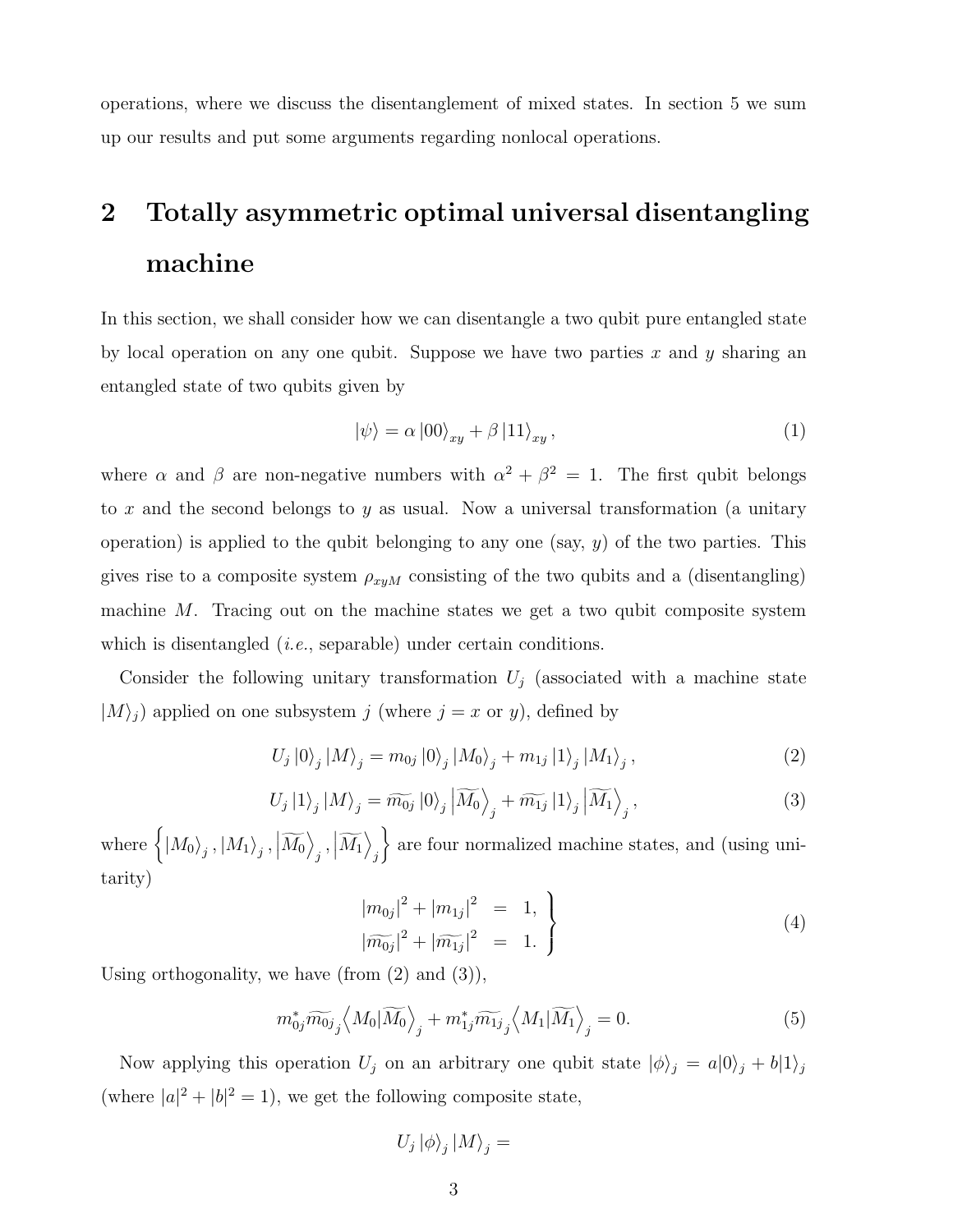$$
a\left[m_{0j}|0\rangle_{j}|M_{0}\rangle_{j} + m_{1j}|1\rangle_{j}|M_{1}\rangle_{j}\right] + b\left[\widetilde{m_{0j}}|0\rangle_{j}|\widetilde{M_{0}}\rangle_{j} + \widetilde{m_{1j}}|1\rangle_{j}|\widetilde{M_{1}}\rangle_{j}\right]
$$
  
=  $am_{0j}|0\rangle_{j}|M_{0}\rangle_{j} + am_{1j}|1\rangle_{j}|M_{1}\rangle_{j} + b\widetilde{m_{0j}}|0\rangle_{j}|\widetilde{M_{0}}\rangle_{j} + b\widetilde{m_{1j}}|1\rangle_{j}|\widetilde{M_{1}}\rangle_{j}.$  (6)

We got  $(6)$  by applying the above unitary operation on any one qubit  $(x \text{ or } y)$  pure state  $|\phi\rangle_j$   $(j = x, y)$ , where  $\rho_j = |\phi\rangle_j \langle \phi| = \frac{1}{2}$  $\frac{1}{2}(1+\vec{s}.\vec{\sigma})$  (with  $|\vec{s}|=1$ ). And now we demand that the reduced density matrix, after tracing out the machine states in the equation (6), is of the form  $\frac{1}{2}(1 + \eta_j \vec{s}.\vec{\sigma})$  (where  $0 < \eta_j \le 1$ ) for all  $\vec{s}$  (isotropy) [3]. Then the machine has to satisfy the following equations :

$$
m_{0j}m_{1j}^* \langle M_1|M_0 \rangle_j = 0,
$$
  
\n
$$
\widetilde{m_{0j}} \widetilde{m_{1j}}^* \langle \widetilde{M_1} | \widetilde{M_0} \rangle_j = 0,
$$
  
\n
$$
m_{1j}^* \widetilde{m_{0j}} \langle M_1 | \widetilde{M_0} \rangle_j = 0.
$$
\n(7)

$$
\begin{aligned}\n\operatorname{Re}\left\{ m_{0j}^* \widetilde{m_{0j}}_j \left\langle M_0 | \widetilde{M_0} \right\rangle_j \right\} &= 0, \\
\operatorname{Re}\left\{ m_{1j}^* \widetilde{m_{1j}}_j \left\langle M_1 | \widetilde{M_1} \right\rangle_j \right\} &= 0.\n\end{aligned}
$$
\n(8)

$$
\eta_j = m_{0j} \widetilde{m_{1j}}^* \left\langle \widetilde{M_1} | M_0 \right\rangle_j. \tag{9}
$$

$$
\begin{aligned}\n|m_{0j}| &= \left(\frac{1+\eta_j}{2}\right)^{1/2}, \\
|m_{1j}| &= \left(\frac{1-\eta_j}{2}\right)^{1/2}, \\
|\widetilde{m_{0j}}| &= \left(\frac{1-\eta_j}{2}\right)^{1/2}, \\
|\widetilde{m_{1j}}| &= \left(\frac{1+\eta_j}{2}\right)^{1/2}.\n\end{aligned} \tag{10}
$$

Now we apply the above-mentioned operation on one of the two qubits (say on  $y$  in the state  $|\psi\rangle$ , in equation (1)<sup>5</sup>). Then the state  $|\psi\rangle = \alpha |00\rangle_{xy} + \beta |11\rangle_{xy}$  is transformed (after tracing out the machine states, and applying all the above conditions *i.e.*, (4), (5), (7) – (10)) to the following density matrix :

$$
D_{xy}^{TA} = \text{Tr}_M \left[ \rho_{xyM} \right] =
$$
\n
$$
\begin{bmatrix}\n\frac{\alpha^2 (1 + \eta_y)}{2} & 0 & -i\alpha\beta\Lambda_y & \alpha\beta\eta_y \\
0 & \frac{\alpha^2 (1 - \eta_y)}{2} & 0 & i\alpha\beta\Lambda_y \\
i\alpha\beta\Lambda_y & 0 & \frac{\beta^2 (1 - \eta_y)}{2} & 0 \\
\alpha\beta\eta_y & -i\alpha\beta\Lambda_y & 0 & \frac{\beta^2 (1 + \eta_y)}{2}\n\end{bmatrix}
$$
\n(11)

<sup>5</sup>As the system x is unchanged, therefore,  $\eta_x = 1$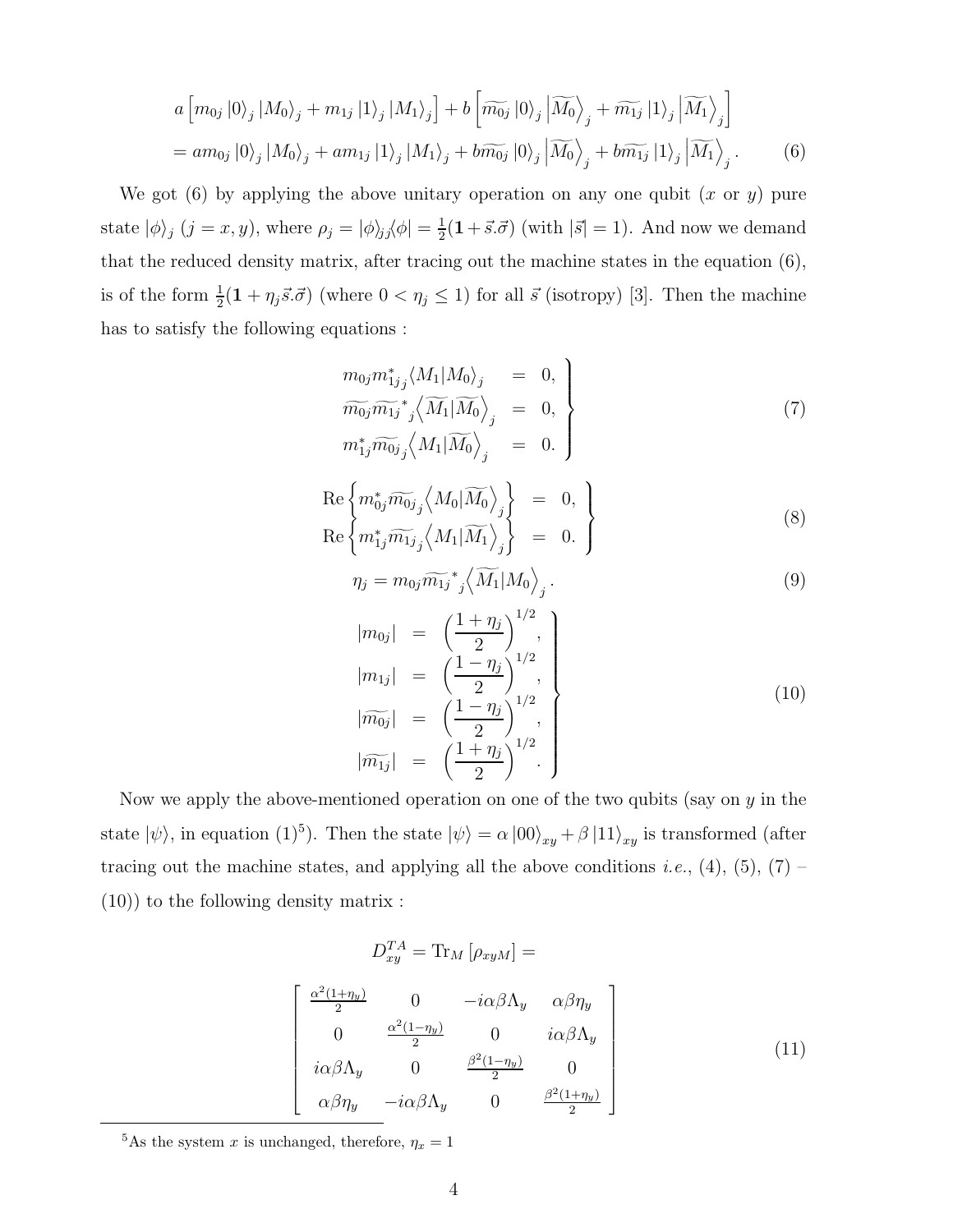where  $\Lambda_j = \text{Im} \left\{ m_{0j}^* \widetilde{m_{0j}}_j \right\}$  $\left\langle M_0 | \widetilde{M_0} \right\rangle$ j  $\left\{\right.$  (for  $j = x, y$ ), and the entries of this matrix are arranged in accordance with the ordered basis  $\{|00\rangle, |01\rangle, |10\rangle, |11\rangle\}$  of the two qubits.

Now we apply the Peres–Horodecki theorem to test the inseperability of  $D_{xy}^{TA}$ , which states that a density matrix  $\rho$  of a bipartite system in  $\mathbb{C}^2 \otimes \mathbb{C}^2$  is separable if and only if the partial transposition of  $\rho$  is positive semidefinite, *i.e.*, each of the eigen values of the partial transposition of  $\rho$  is non-negative [5], [6], [7]. It turns out that the state  $|\psi\rangle$  will be disentangled (*i.e.*,  $D_{xy}^{TA}$  is separable) if the following conditions are satisfied:

$$
1 - \eta_y^2 + 2\alpha^2 \beta^2 \left( 1 - \eta_y^2 - 4\Lambda_y^2 \right) \ge 0,
$$
  
\n
$$
\alpha^2 \beta^2 \left\{ (1 + \eta_y)^2 (1 - 2\eta_y) - 4\Lambda_y^2 \right\} \ge 0,
$$
  
\n
$$
\alpha^4 \beta^4 \left\{ (1 - 3\eta_y) (1 + \eta_y)^3 + 8\Lambda_y^2 \left( 2\Lambda_y^2 - 1 + \eta_y^2 \right) \right\} \ge 0.
$$
\n(12)

All the three conditions in (12) will be satisfied for all  $\alpha\beta \in [0,1/2]$  (as we are seeking for universal disentangling machine), if  $\eta_y \leq 1/3$ .

Thus we see that all pure states of two qubits x and y will be disentangled by applying a disentangling machine locally on y, provided  $\eta_y \leq 1/3$ .

Now that our requirement is also to have reduced density matrices  $D_{ad}^{(x)} = Tr_y[D_{xy}^{TA}],$  $D_{ad}^{(y)} = \text{Tr}_x[D_{xy}^{TA}]$  of the disentangled state  $D_{xy}$  as close as possible to those of the entangled one  $(i.e., \rho_{bd}^{(x)} = Tr_y[|\psi\rangle\langle\psi|]$  and  $\rho_{bd}^{(y)} = Tr_x[|\psi\rangle\langle\psi|]$  respectively), we note that the reduced density matrix of the subsystem x is unaltered whereas that of the subsystem  $y$  is changed. Let us summarise these results.

1. It is possible to disentangle any arbitrary bipartite entangled state by applying local disentangling machine on one of its qubits provided the reduction factor  $(\eta)$  of the isotropic machine is less than or equal to 1/3.

2. After disentanglement the reduced density matrices of the subsystems are given by

$$
D_{ad}^{(x)} = \rho_{bd}^{(x)}
$$

$$
D_{ad}^{(y)} = \eta \rho_{bd}^{(y)} + \left(\frac{1-\eta}{2}\right)I
$$

where  $\eta_{max} = 1/3$ .

#### 3 Symmetric optimal universal disentangling machine

In the previous section we have shown how to disentangle any pure state of two qubits by applying local operation on one of the qubits. In this section we apply the local unitary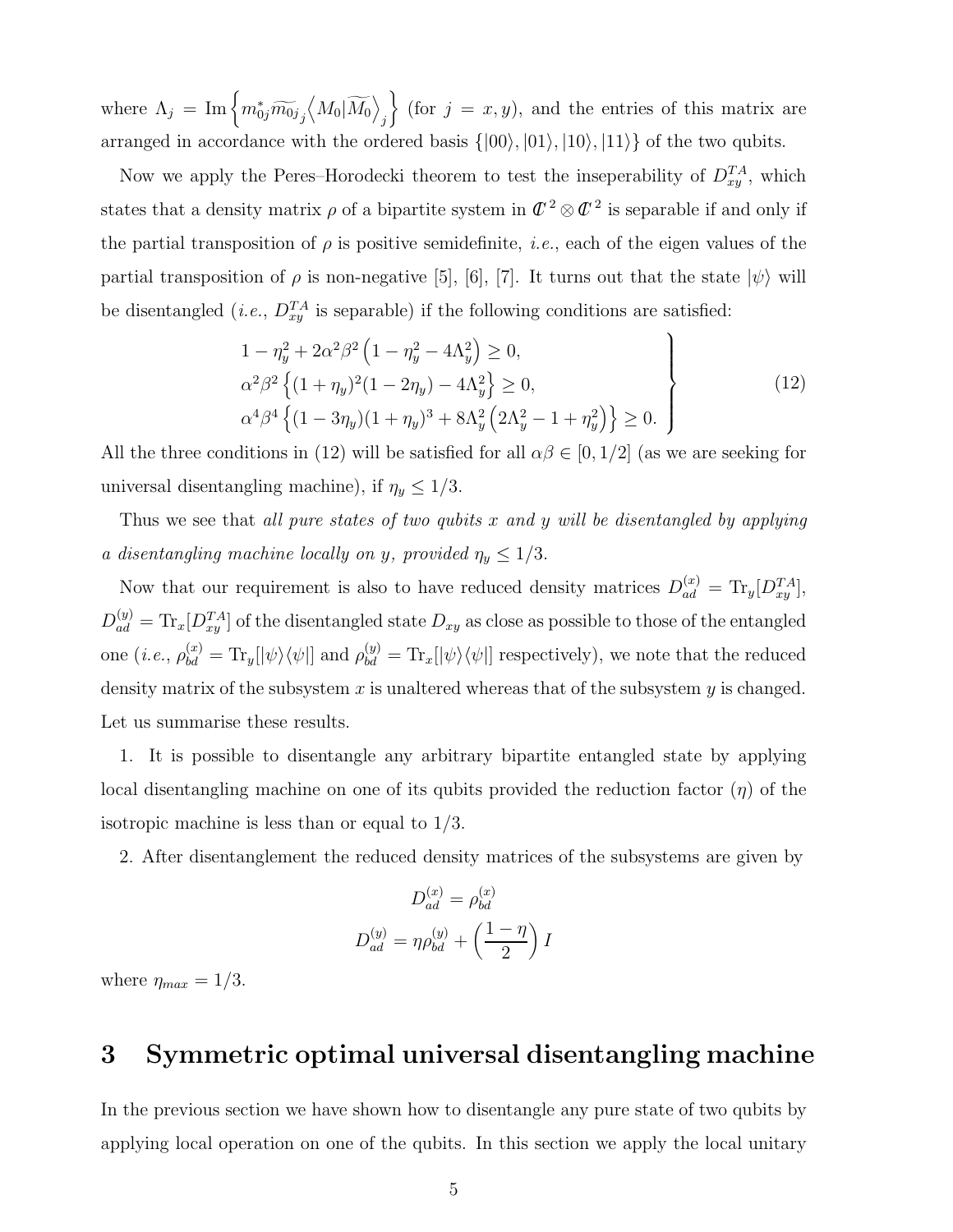operation  $U = U_x = U_y^6$ , defined by equations (2) and (3), on both the parties x and y (in the state  $|\psi\rangle$ , given in equation (1)) separately.

Each of the two parties now performs the same local unitary operation  $U$  on their own qubit, as described in the previous section. After this local operation, the reduced density matrix (tracing out the machine states) of the two parties  $x$  and  $y$  (applying all the constraints on the machine states, *i.e.*, conditions  $(4)$ ,  $(5)$ ,  $(7) - (10)$ ) is given by,

 $\rho_{xy} =$ 

$$
\begin{bmatrix}\n\frac{(1-\eta)^2}{4} + \alpha^2 \eta - 2\alpha\beta\Lambda^2 & -i\alpha\beta\Lambda\eta & -i\alpha\beta\Lambda\eta & \alpha\beta\eta^2 \\
i\alpha\beta\Lambda\eta & \frac{1-\eta^2}{4} + 2\alpha\beta\Lambda^2 & 0 & i\alpha\beta\Lambda\eta \\
i\alpha\beta\Lambda\eta & 0 & \frac{1-\eta^2}{4} + 2\alpha\beta\Lambda^2 & i\alpha\beta\Lambda\eta \\
\alpha\beta\eta^2 & -i\alpha\beta\Lambda\eta & -i\alpha\beta\Lambda\eta & \frac{(1-\eta)^2}{4} + \beta^2\eta - 2\alpha\beta\Lambda^2\n\end{bmatrix}
$$
\n(13)

It follows from the Peres-Horodecki theorem [5], [6], [7], that  $\rho_{xy}$  is separable (*i.e.*, the state  $|\psi\rangle$  is disentangled) if

$$
a_1 (2a_2 + a_3) + a_2 (a_2 + 2a_3) - (\alpha \beta \eta)^2 (4\Lambda^2 + \eta^2) \ge 0,
$$
\n
$$
a_1 a_2 (a_2 + 2a_3) + a_2^2 a_3 - (a_1 + a_3) (\alpha \beta \eta)^2 (2\Lambda^2 + \eta^2)
$$
\n(14)

$$
-4a_2(\alpha\beta\eta\Lambda)^2 - 4(\alpha\beta)^3\eta^4\Lambda^2 \ge 0,
$$
\n(15)

<sup>&</sup>lt;sup>6</sup>so here  $\eta_x = \eta_y \equiv \eta$  (say),  $m_{ix} = m_{iy}$  (i = 0, 1),  $\widetilde{m_{ix}} = \widetilde{m_{iy}}$  (i = 0, 1),  $|M_i\rangle_x = |M_i\rangle_y$  (i = 0, 1),  $\left\vert \widetilde{M}_{i}\right\rangle$  $\sum_{x} = \Big|\widetilde{M}_{i}\Big>$  $y_i$   $(i = 0, 1), \Lambda_x = \Lambda_y \equiv \Lambda$  (say)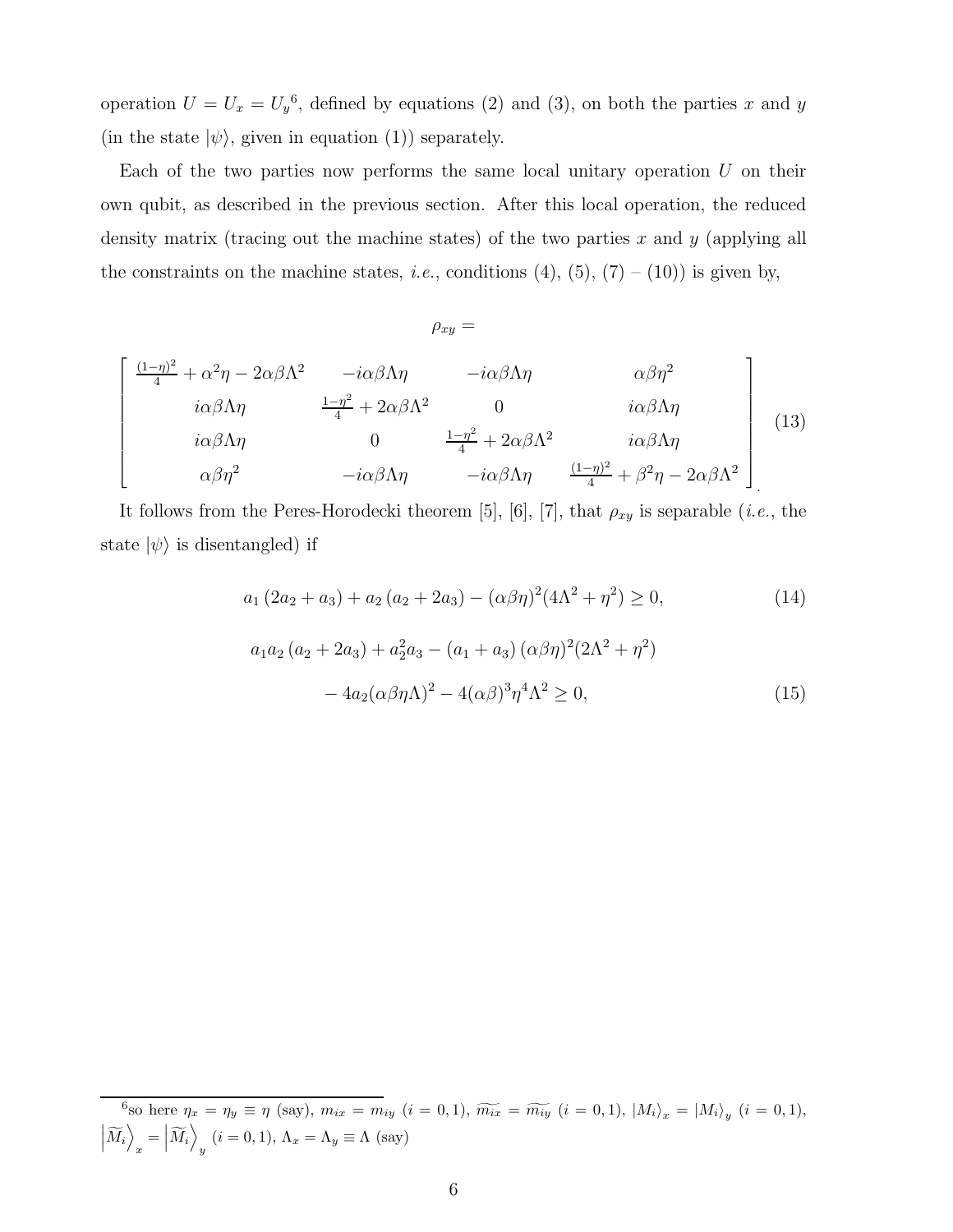$$
a_1 a_2^2 a_3 - 2a_2 (a_1 + a_3) (\alpha \beta \eta \Lambda)^2 - a_1 a_3 (\alpha \beta)^2 \eta^4 - 2 (a_1 + a_3) (\alpha \beta)^3 \eta^4 \Lambda^2 \ge 0,
$$
 (16)

where

$$
a_1 = \frac{(1-\eta)^2}{4} + \alpha^2 \eta - 2\alpha \beta \Lambda^2,
$$
  
\n
$$
a_2 = \frac{1-\eta^2}{4} + 2\alpha \beta \Lambda^2,
$$
  
\n
$$
a_3 = \frac{(1-\eta)^2}{4} + \beta^2 \eta - 2\alpha \beta \Lambda^2.
$$

Now we shall consider the following two special cases, where in the first case, we put constraint on the machine, and in the second, we take the original state as a maximally entangled state.

Case  $I : \Lambda = 0$ , i.e.,  $\text{Im}\left\{ \left\langle M_0 | \widetilde{M_0} \right\rangle \right\} = 0$  [8].

In this case, conditions  $(14) - (16)$  will be reduced to the following three conditions respectively:

$$
\frac{1-\eta^2}{8}\{3+\eta^2+8(\alpha\beta\eta)^2\}\geq 0,
$$
\n(17)

$$
(1 - \eta^2)^2 + 8(\alpha \beta \eta)^2 (1 - 2\eta^2 - \eta^4) \ge 0,
$$
\n(18)

$$
\left\{ \frac{(1-\eta^2)^2}{16} + (\alpha\beta\eta)^2 \right\} \left\{ \frac{(1-\eta^2)^2}{16} - (\alpha\beta\eta^2)^2 \right\} \ge 0.
$$
 (19)

It is clear from the above conditions  $(17) - (19)$  that all bipartite pure entangled states (*i.e.*, for all  $\alpha\beta \in [0, 1/2]$ ), will be disentangled, if the reduction factor  $(\eta)$  is less than or equal to  $1/\sqrt{3}$ , and so the maximum value  $\eta_{max}$  of  $\eta$  is equal to  $1/\sqrt{3}$ .<sup>7</sup> Case  $II: \alpha\beta = 1/2$  [9].

Here, above conditions  $(14) - (16)$  will be reduced to the following three conditions respectively:

$$
\Lambda^4 \le \frac{3}{16}(1 - \eta^4),\tag{20}
$$

$$
\Lambda^4 \le \frac{1 - 3\eta^4 - 2\eta^6}{16},\tag{21}
$$

$$
(1 + \eta^2 + 4\Lambda^2)(1 + \eta^2 - 4\Lambda^2)(1 - 2\eta^2 - 3\eta^4 + 8\Lambda^2\eta^2 - 16\Lambda^4) \ge 0.
$$
 (22)

As we have to maximize  $\eta$ , we have to check  $(20) - (22)$  with all possible values of Λ. For that reason, we take, in the above three conditions  $(20) - (22)$ , the values of  $Λ<sup>2</sup>$ ,

<sup>&</sup>lt;sup>7</sup>Note the error in equation no.  $(17)$  of [10], and also in [4].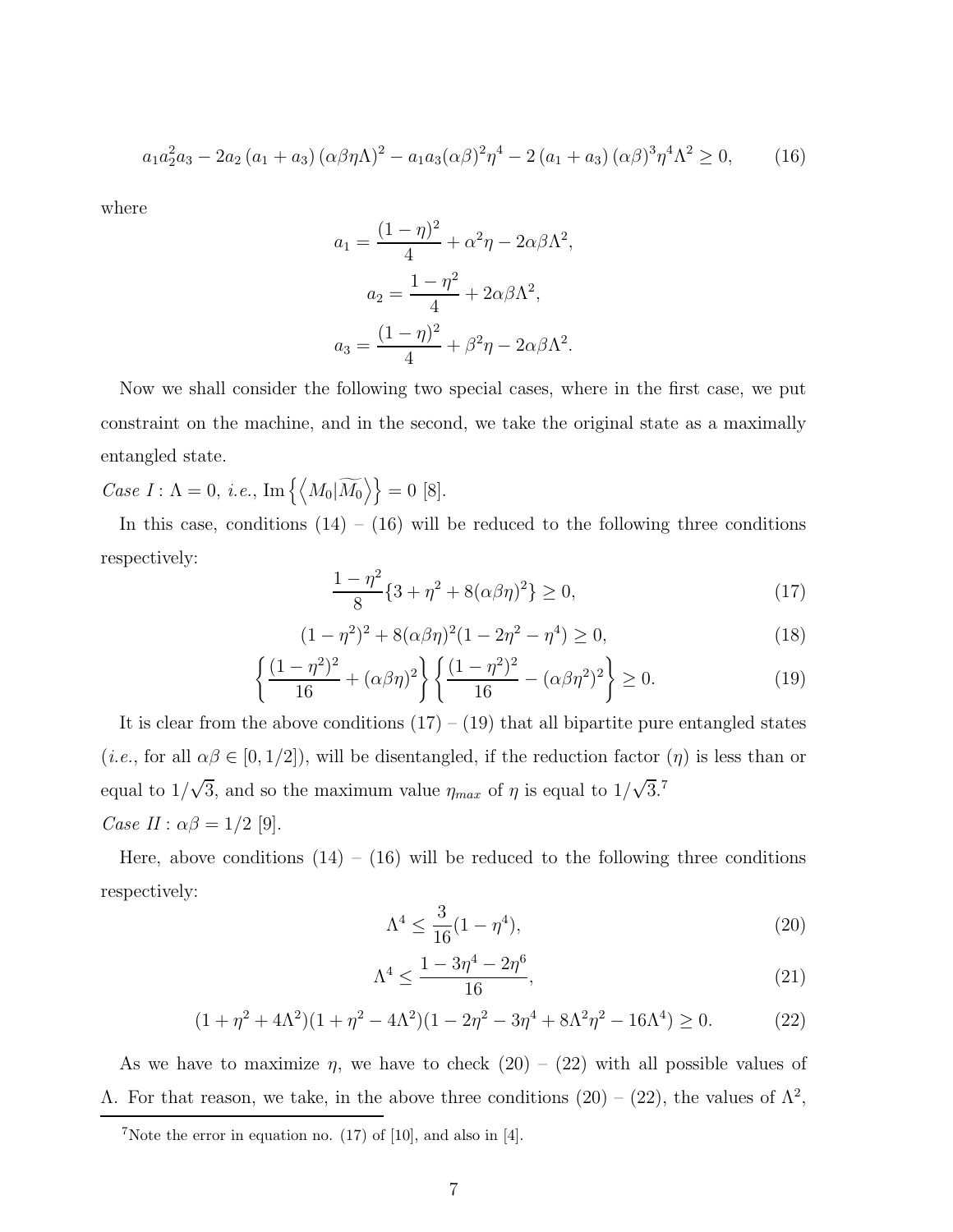starting from 0. Keeping all these in mind, it can be shown that all the conditions  $(20)$  – (22) will be satisfied for all  $\alpha\beta \in [0, 1/2]$ , if the maximum value of  $\eta$  is  $1/\sqrt{3}$ .

As mentioned in footnote 6,  $\Lambda \equiv \text{Im}\left\{m_0^*\widetilde{m_0}\left\langle M_0|\widetilde{M_0}\right\rangle\right\} = \sqrt{(1-\eta^2)/4} \ \ \times$  $\text{Im}\left\{\left\langle M_0|\widetilde{M_0}\right\rangle\right\} \;=\; \sqrt{(1-\eta^2)/4}\;\,\lambda,\,\,\text{where}\;\,\lambda\;=\; \text{Im}\left\{\left\langle M_0|\widetilde{M_0}\right\rangle\right\},\,\,\text{so}\;\,\lambda\;\in\;[-1,1].\;\,\,\text{In the}\,\,\,\lambda\in\mathbb{R}$ general situation, for an arbitrary (universal) disentangling machine  $(i.e.,$  for arbitrary value of  $\lambda \in [-1, 1]$ , we have to test whether the maximum value  $\eta_{max}$  of the reduction factor can be made greater than  $1/\sqrt{3}$ . Now we note that the conditions given in (14) to (16) are non-linear in  $\lambda^2$ ,  $\alpha\beta$  and  $\eta$ , making it very difficult to get  $\eta_{max}$  analytically from these conditions. And so we proceed numerically. As we are concerned with universal disentangling machines (different machines correspond to different values of  $\lambda$ ), therefore, we have to find out the maximum value  $\eta_{max}(\lambda^2)$  among all possible values  $\eta(\lambda^2)$  of the reduction factor for which all the states (*i.e.*, for all the values of  $\alpha\beta \in [0, 1/2]$ ) will be disentangled by a disentangling machine corresponding to the given value of  $\lambda$ , so that all the conditions  $(14) - (16)$  are satisfied. Note that, our required  $\eta_{max}$  is the maximum value of all these  $\eta_{max}(\lambda^2)$ 's. From our numerical results, we have plotted  $\eta_{max}(\lambda^2)$  against  $\lambda^2$ , in figure 1, which shows that the maximum value  $\eta_{max}$  of all  $\eta_{max}(\lambda^2)$ 's occurs at  $\lambda = 0$ (*i.e.*, at  $\Lambda = 0$ ), the maximum value being  $1/\sqrt{3}$ .

## 4 Asymmetric optimal universal disentangling machine

Here we apply the operations  $U_x$  and  $U_y$  (given in equations (2) and (3)) separately on the qubits x and y of the state  $|\psi\rangle$  (given by equation (1)) respectively. After taking trace over the machine states, and using the unitarity, orthogonality and isotropy conditions (*i.e.*, equations (4), (5), (7) – (10)) for both the parties x and y, the reduced density matrix (of the two parties  $x, y$ ) becomes:

$$
D_{xy} =
$$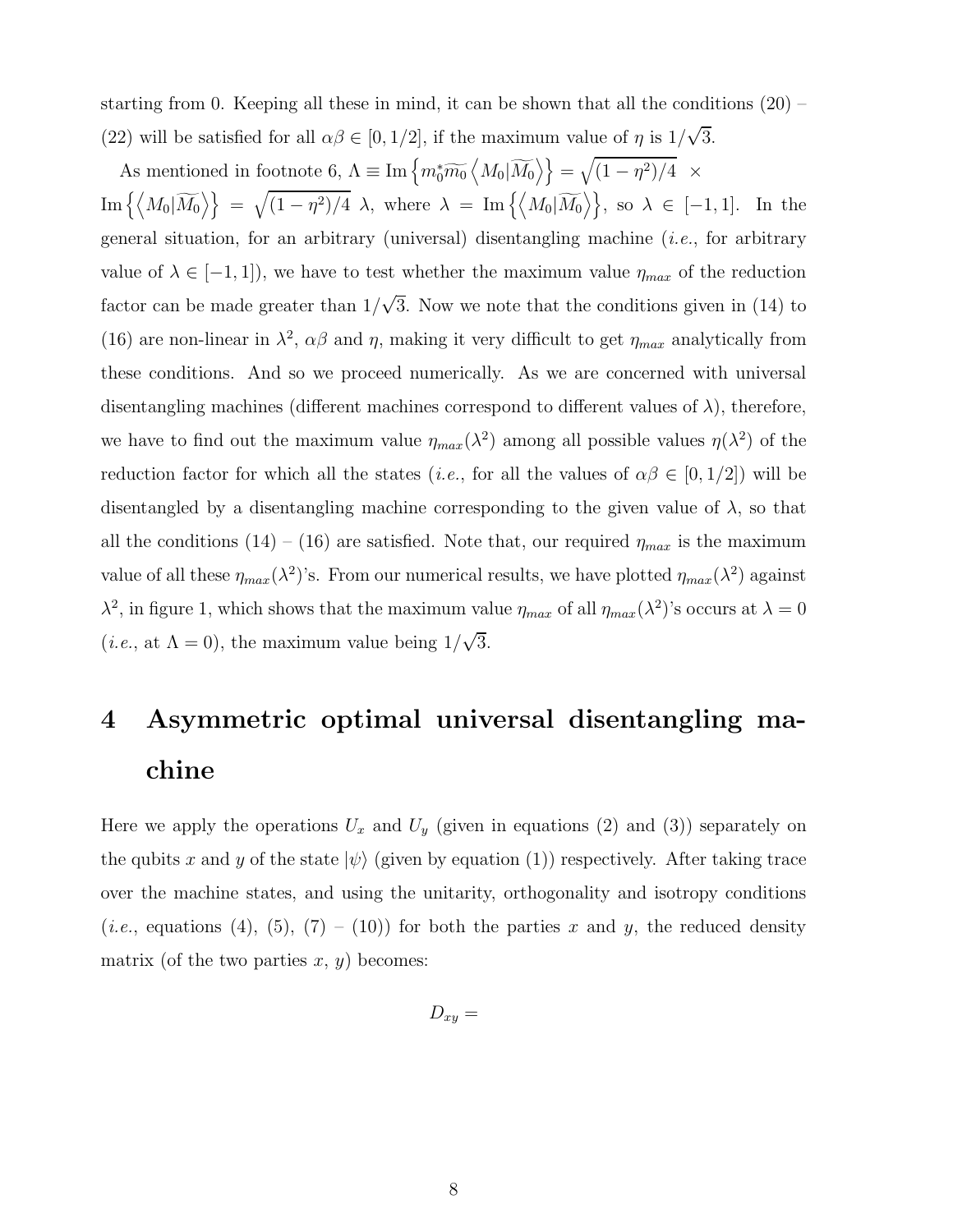$$
\begin{bmatrix}\n b_1 - c & -i\alpha\beta\Lambda_x\eta_y & -i\alpha\beta\Lambda_y\eta_x & \alpha\beta\eta_x\eta_y \\
 i\alpha\beta\Lambda_x\eta_y & b_2 + c & 0 & i\alpha\beta\Lambda_y\eta_x \\
 i\alpha\beta\Lambda_y\eta_x & 0 & b_3 + c & i\alpha\beta\Lambda_x\eta_y \\
 \alpha\beta\eta_x\eta_y & -i\alpha\beta\Lambda_y\eta_x & -i\alpha\beta\Lambda_x\eta_y & b_4 - c\n \end{bmatrix}
$$
\n
$$
(23)
$$

where

 $\sqrt{ }$  $\mathbf{I}$  $\overline{1}$  $\overline{1}$  $\overline{1}$  $\mathbf{I}$  $\overline{1}$  $\overline{1}$  $\overline{1}$  $\overline{1}$ 

$$
b_{1} = \frac{(1 - \eta_{x})(1 - \eta_{y})}{4} + \frac{\alpha^{2}(\eta_{x} + \eta_{y})}{2},
$$
  
\n
$$
b_{2} = \frac{(1 - \eta_{x})(1 + \eta_{y})}{4} + \frac{\alpha^{2}(\eta_{x} - \eta_{y})}{2},
$$
  
\n
$$
b_{3} = \frac{(1 - \eta_{x})(1 + \eta_{y})}{4} + \frac{\beta^{2}(\eta_{x} - \eta_{y})}{2},
$$
  
\n
$$
b_{4} = \frac{(1 - \eta_{x})(1 - \eta_{y})}{4} + \frac{\beta^{2}(\eta_{x} + \eta_{y})}{2},
$$
  
\n
$$
c = 2\alpha\beta\Lambda_{x}\Lambda_{y}.
$$
\n(24)

Using Peres – Horodecki theorem [5], [6], [7], we see that  $D_{xy}$  will be separable (*i.e.*,  $|\psi\rangle$  will be disentangled) if the following three conditions are satisfied:

 $F_3+$ 

$$
F_1 + 2\alpha\beta \left\{ \eta_x \eta_y \Lambda_x \Lambda_y - \alpha\beta \left( 4\Lambda_x^2 \Lambda_y^2 + \Lambda_x^2 \eta_y^2 + \Lambda_y^2 \eta_x^2 \right) \right\} \ge 0,
$$
\n(25)

$$
F_2 + (\alpha \beta)^2 \left\{ 4\alpha \beta \eta_x \eta_y \Lambda_x \Lambda_y - \left( \Lambda_x^2 \eta_y^2 + \Lambda_y^2 \eta_x^2 \right) \right\} \ge 0,
$$
\n(26)

$$
\frac{\alpha^{4}\beta^{4}}{2} \left\{ 4\Lambda_{x}^{2}\Lambda_{y}^{2} \left( \eta_{x}^{2} + \eta_{y}^{2} + 8\Lambda_{x}^{2}\Lambda_{y}^{2} + 2\eta_{x}^{2}\eta_{y}^{2} \right) + 16\Lambda_{x}^{2}\Lambda_{y}^{2} \left( \Lambda_{x}^{2}\eta_{y}^{2} + \Lambda_{y}^{2}\eta_{x}^{2} \right) \right\} \n+ \frac{\alpha^{4}\beta^{4}}{2} \left( \Lambda_{x}^{2}\eta_{y}^{2} - \Lambda_{y}^{2}\eta_{x}^{2} \right) \left\{ 2\left( \Lambda_{x}^{2}\eta_{y}^{2} - \Lambda_{y}^{2}\eta_{x}^{2} \right) + \eta_{x}^{2} - \eta_{y}^{2} \right\} \n+ \frac{\alpha^{3}\beta^{3}\Lambda_{x}\Lambda_{y}\eta_{x}\eta_{y}}{2} \left\{ \left( 2 - \eta_{x}^{2} - \eta_{y}^{2} - 16\Lambda_{x}^{2}\Lambda_{y}^{2} \right) - 4\left( \Lambda_{x}^{2}\eta_{y}^{2} + \Lambda_{y}^{2}\eta_{x}^{2} \right) \right\} \n+ \frac{\alpha^{2}\beta^{2}}{8} \left\{ 4\Lambda_{x}^{2}\Lambda_{y}^{2} \left( 1 + \eta_{x}^{2} + \eta_{y}^{2} - 3\eta_{x}^{2}\eta_{y}^{2} \right) + \left( \Lambda_{x}^{2}\eta_{y}^{2} + \Lambda_{y}^{2}\eta_{x}^{2} \right) \left( 1 - \eta_{x}^{2}\eta_{y}^{2} \right) + \left( \Lambda_{x}^{2}\eta_{y}^{2} - \Lambda_{y}^{2}\eta_{x}^{2} \right) \left( \eta_{x}^{2} - \eta_{y}^{2} \right) \right\} \n- \frac{1}{8} \alpha \beta \Lambda_{x}\Lambda_{y}\eta_{x}\eta_{y} \left( 1 - \eta_{x}^{2} \right) \left( 1 - \eta_{y}^{2} \right) \geq 0, \tag{27}
$$

where

−

$$
F_1 = b_1b_2 + b_1b_3 + b_1b_4 + b_2b_3 + b_2b_4 + b_3b_4 - \alpha^2\beta^2\eta_x^2\eta_y^2,
$$
  
\n
$$
F_2 = b_1b_2b_3 + b_1b_2b_4 + b_1b_3b_4 + b_2b_3b_4 - \alpha^2\beta^2\eta_x^2\eta_y^2(b_1 + b_4),
$$
  
\n
$$
F_3 = b_1b_2b_3b_4 - b_1b_4\alpha^2\beta^2\eta_x^2\eta_y^2,
$$
\n(28)

b<sub>1</sub>, b<sub>2</sub>, b<sub>3</sub>, b<sub>4</sub> being given by equations (24). Here  $\Lambda_j = \lambda_j \sqrt{(1 - \eta_j^2)/4}$ , where  $\lambda_j =$  $\mathrm{Im}\left\lbrace\jmath\Big\langle M_0\vert\widetilde{M_0}\right\rangle$ j  $\}$  for  $j = x, y$ .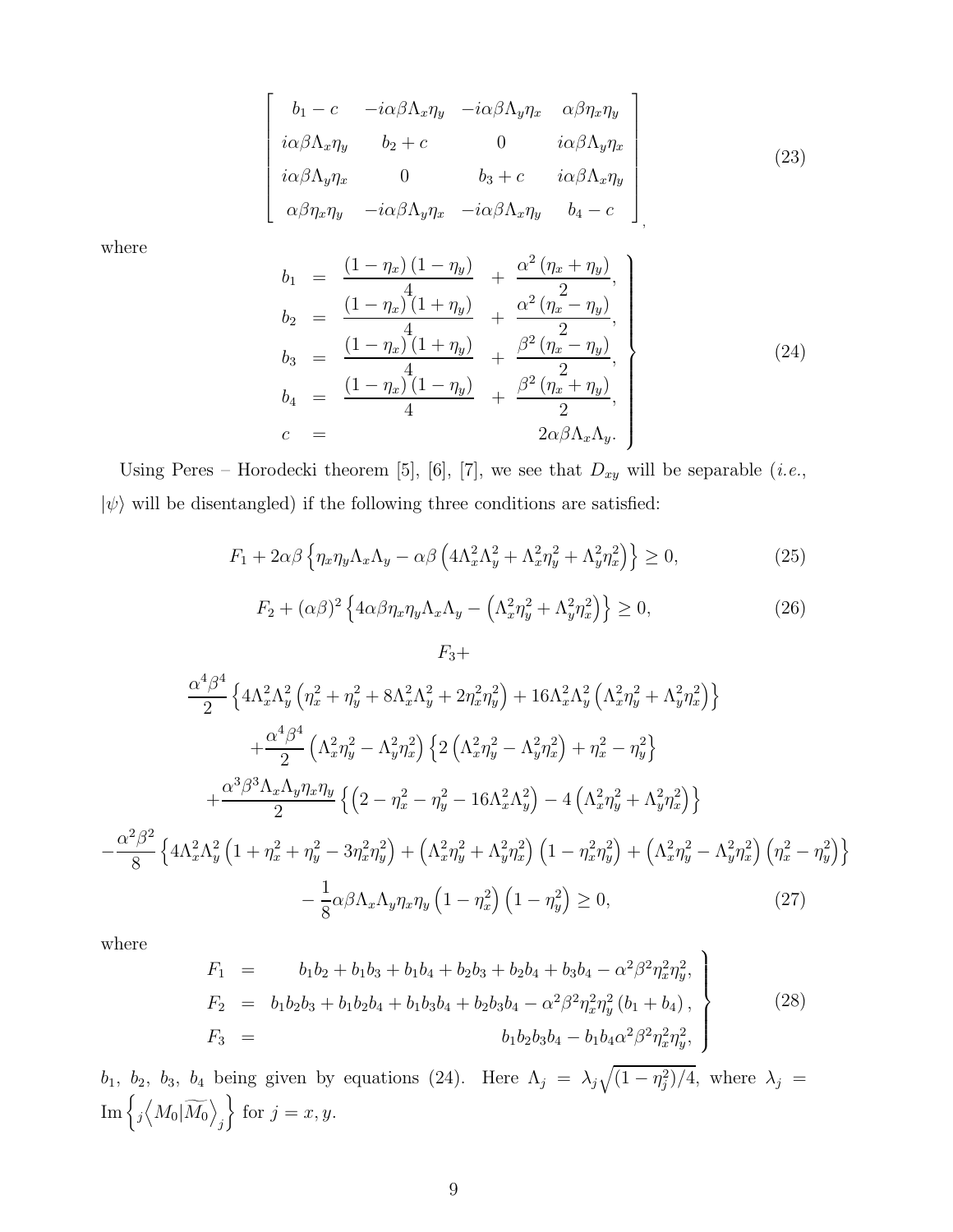Let us first consider the case when  $\Lambda_x = 0$ , and  $\Lambda_y = 0$ . In this case, above three conditions  $(25) - (27)$  will be reduced to the following three conditions respectively.

$$
F_1 \ge 0,\tag{29}
$$

$$
F_2 \ge 0,\tag{30}
$$

$$
F_3 \ge 0,\tag{31}
$$

where  $F_i$ 's are given in (28). Conditions (29) – (31) will be satisfied for all  $\alpha\beta \in [0, 1/2]$ if the reduction factors  $\eta_x$  and  $\eta_y$  satisfy the following relation:

$$
\eta_x \eta_y \le \frac{1}{3}.\tag{32}
$$

Thus for given any  $\eta_x$  ( $\eta_y$ ) in (0, 1], the maximum value  $\eta_{y(max)}$  ( $\eta_{x(max)}$ ) of  $\eta_y$  ( $\eta_x$ ) is  $1/3\eta_x(1/3\eta_y)$ .

Next we consider the general situation. Since we are looking for universal disentangling machine(s), thus, for given any value of the pair  $(\lambda_x, \lambda_y)$  in  $[0, 1] \times [0, 1]$ , and for given any value of  $\eta_x \in (0,1]$ , each of the three conditions  $(25) - (27)$  has to be satisfied for all  $\alpha\beta \in [0, 1/2]$ , and for all values of  $\eta_y \in (0, \eta_{y(max)}]$ , where  $0 \leq \eta_{y(max)} \leq 1$ . Now we see that (i) satisfaction of the condition (25) (universally) implies satisfaction of condition (29) (universally) (as the term other than  $F_1$  on the left hand side of (25) becomes non-positive for  $\alpha\beta = 1/2$ ), (ii) satisfaction of the condition (26) (universally) implies satisfaction of condition  $(30)$  (universally) (as the term other than  $F_2$  on the left hand side of (26) becomes non-positive for  $\alpha\beta = 1/2$ ). But it can be shown that one cannot find even a single value of  $\alpha\beta \in (0,1/2]$  for which the term on the left hand side of (27), other than  $F_3$ , always remains non-positive for every choice of  $\lambda_x, \lambda_y \in [0, 1]$ , and for every choice of  $\eta_x, \eta_y \in [0, 1]^8$ . So we have to take into account the three conditions  $(25) - (27)$  all together. We have obtained numerically that for given any value of the pair  $(\lambda_x, \lambda_y)$  in  $[0, 1] \times [0, 1]$ , and for given any value of  $\eta_x \in (0, 1]$ , the maximum value  $\eta_{y(max)}$  (say) of  $\eta_y \in (0, 1]$ , for which all the three conditions  $(25) - (27)$  are satisfied for all  $\alpha\beta \in [0, 1/2]$ , satisfies the relation  $\eta_{y(max)} \leq 1/3\eta_x$  (see figure 2 for a comparison). So the optimal disentangling machine, in the asymmetric case, will be obtained from the

<sup>8</sup>We have verified this numerically.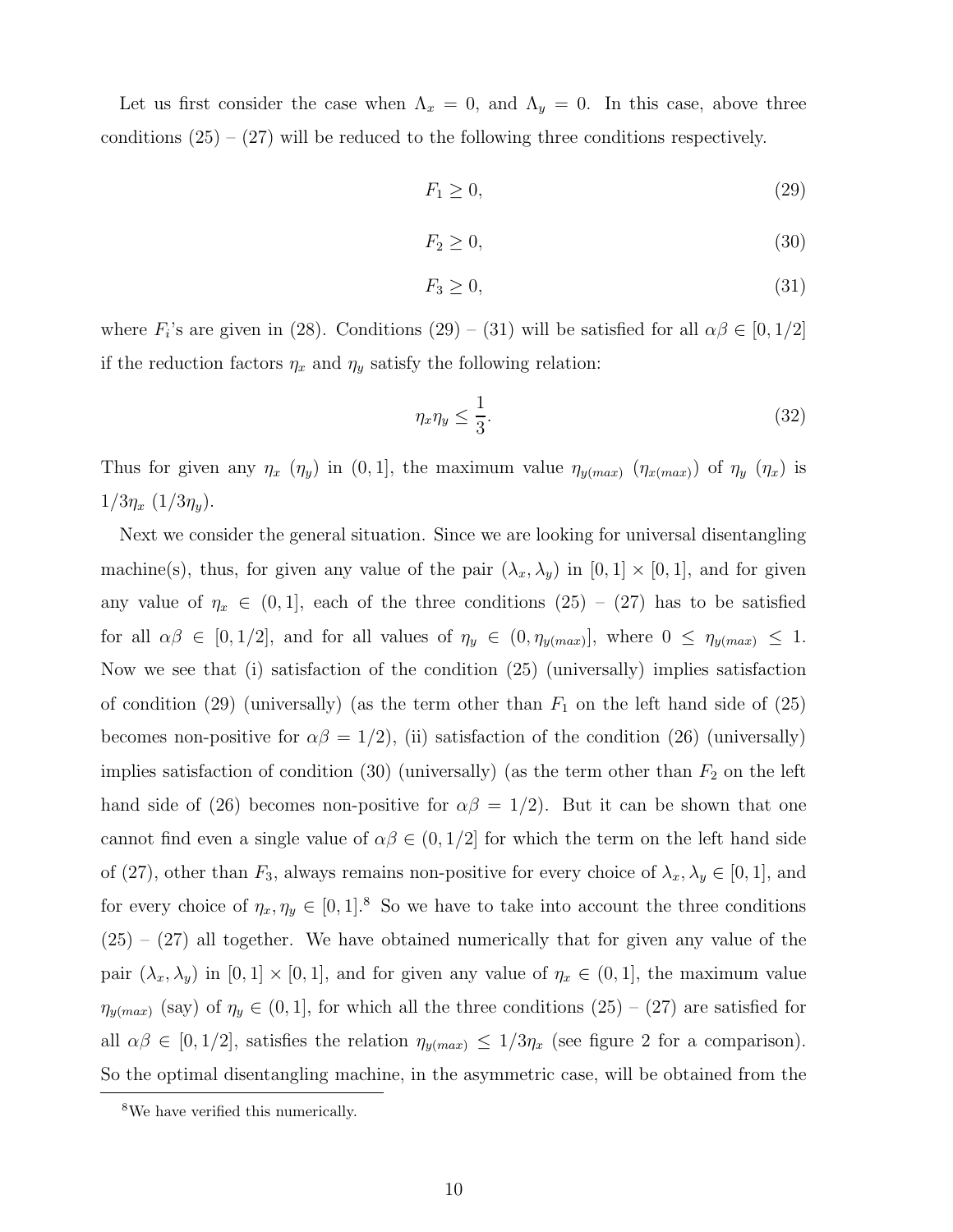case where  $\Lambda_x = 0$  and  $\Lambda_y = 0$ , and so the optimal curve to be satisfied by the reduction factors  $\eta_x$  and  $\eta_y$ , is given by the following rectangular hyperbola.

$$
\eta_x \eta_y = \frac{1}{3}.\tag{33}
$$

It is clear from condition (32) that (i) the maximum value of  $\eta_y$ , in the totally asymmetric case (*i.e.*, when  $\eta_x = 1$ ) is  $1/3$  (as shown in section 2), and (ii) the maximum value of  $\eta$ , in the symmetric case (*i.e.*, when  $\eta_x = \eta_y \equiv \eta$ ) is  $1/\sqrt{3}$  (as shown in section 3).

Now we come to the question of disentanglement (by using local operations only) of an arbitrary mixed state  $\rho$  of the two qubits x and y. In its spectral representation,  $\rho$  takes the following form:

$$
\rho = \sum_{i} \mu_i P \left[ |\psi_i \rangle \right],\tag{34}
$$

where  $\mu_i \geq 0$ ,  $\sum_i \mu_i = 1$ , and  $P[\ket{\psi_i}]$  is the projection operator on the (normalized) pure state  $|\psi_i\rangle$  of the two qubits x and y. One can express  $|\psi_i\rangle$ , in its Schmidt form, as

$$
|\psi_i\rangle = a_i |0_i 0_i\rangle_{xy} + b_i |1_i 1_i\rangle_{xy}, \qquad (35)
$$

where  $a_i$ ,  $b_i$  are non-negative numbers with  $a_i^2 + b_i^2 = 1$ , and  $|0_i\rangle_j$ ,  $|1_i\rangle_j$  are two orthonormal states in the Hilbert space of the qubit j (for  $j = x, y$ ). As discussed earlier, each of the states  $|\psi_i\rangle$  will be disentangled by using local operations, with some common values of the reduction factors  $\eta_x$  and  $\eta_y$ . Let  $\rho_{j(\psi_i)}^{bd}$  and  $\rho_j^{bd}$  be the single particle reduced density matrices of  $|\psi_i\rangle$  and  $\rho$  respectively, corresponding to the qubit  $j$   $(j = x, y)$ , before disentanglement; and let  $\rho_{j(\psi_i)}^{ad}$  and  $\rho_j^{ad}$  be the single particle reduced density matrices of  $|\psi_i\rangle$  and  $\rho$  respectively, corresponding to the qubit j  $(j = x, y)$ , after disentanglement. If  $\eta'_{j}$  is the reduction factor associated with the disentanglement of  $\rho$ , corresponding to the qubit  $j$   $(j = x, y)$ , we then have

$$
\rho_j^{ad} \equiv \eta_j' \rho_j^{bd} + \frac{1 - \eta_j'}{2} I = \eta_j' \sum_i \mu_i \rho_{j(\psi_i)}^{bd} + \frac{1 - \eta_j'}{2} I,\tag{36}
$$

or

$$
\sum_{i} \mu_{i} \rho_{j(\psi_{i})}^{ad} \equiv \sum_{i} \mu_{i} \left\{ \eta_{j} \rho_{j(\psi_{i})}^{bd} + \frac{1 - \eta_{j}}{2} I \right\} = \eta_{j}' \sum_{i} \mu_{i} \rho_{j(\psi_{i})}^{bd} + \frac{1 - \eta_{j}'}{2} I. \tag{37}
$$

Thus we get from equation (37) that  $\eta'_j = \eta_j$  for  $j = x, y$ .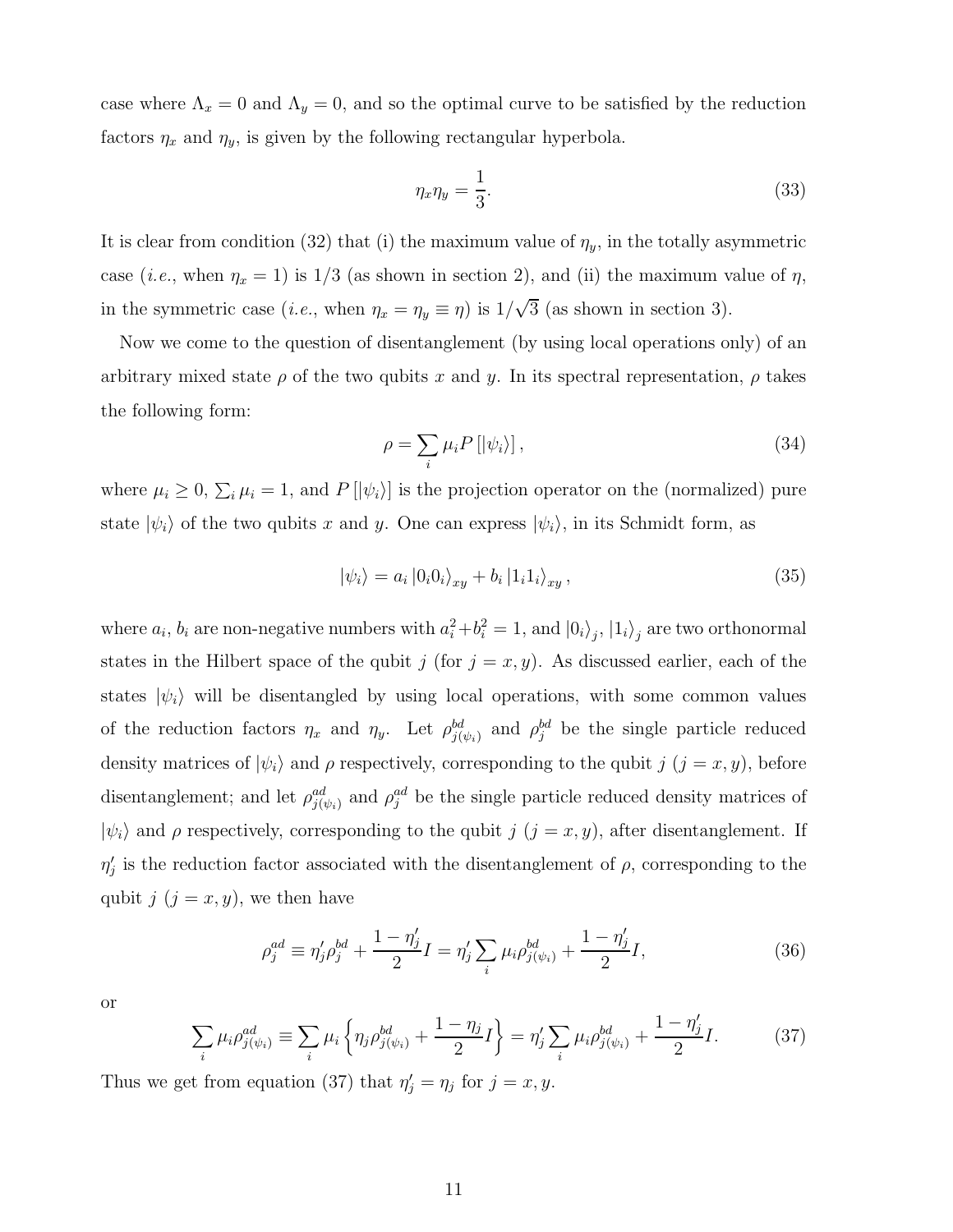### 5 Discussion

Since an ideal universal disentangling machine does not exist, we have explored how well a universal disentangling machine can be, using most general type of local operations. We have shown that in the case of optimal universal disentangling machines, reduction factors lie on a rectangular hyperbola. Here one should mention that in the case of optimal universal clonning machines, the relation between the reduction factors follows directly from no–signalling phenomenon [11]. So one may look for the physical phenomenon (or phenomena), from which above–mentioned rectangular hyperbola would follow directly. This is still an unresolved problem.

We now address the issue of obtaining a better disentangling machine, if possible, using non-local operations.

For all (non-unitary) local operations, entanglement decreases, whereas, for non-local operations, it may increase, decrease, or remain same. In the disentanglement process described here, a separable state remains separable without any further constraints (other than isotropy condition) on the machine, but even in order to keep a separable state separable under non-local operations, some constraints other than isotropy condition have to be imposed on the machine, which seems to decrease the reduction factor. But if one redefine the notion of disentanglement as a process which also keeps every pure bipartite product state, a product of two (single particle) density matrices of the two particles, then the allowed class of disentangling machines will comprise of only local operations.

In this regard, for intuitive understanding, we point out that local cloning machine, with the blank copy, functions as universal disentangling machine which can be made optimal. Now if we use optimal local cloning machine, which produces three copies instead of two, then the cloning machine along with the two blanck copies acts as a universal disentangling machine with reduction factor being  $5/9$  [12]. A non-local cloning machine [10] along with six blanck copies, which produces seven copies of the bipartite states, acts as universal disentangling machine with reduction factor being 11/35 [12], which is much less than the former case. Recently Mor and Terno [13] obtained a set of bipartite entangled states, which can be perfectly disentangled, provided the reduced density matrices of one of the parties commute. But this is achieved using local operation, namely local broadcasting.

In conclusion, we have obtained the optimal disentangling machine exploiting the most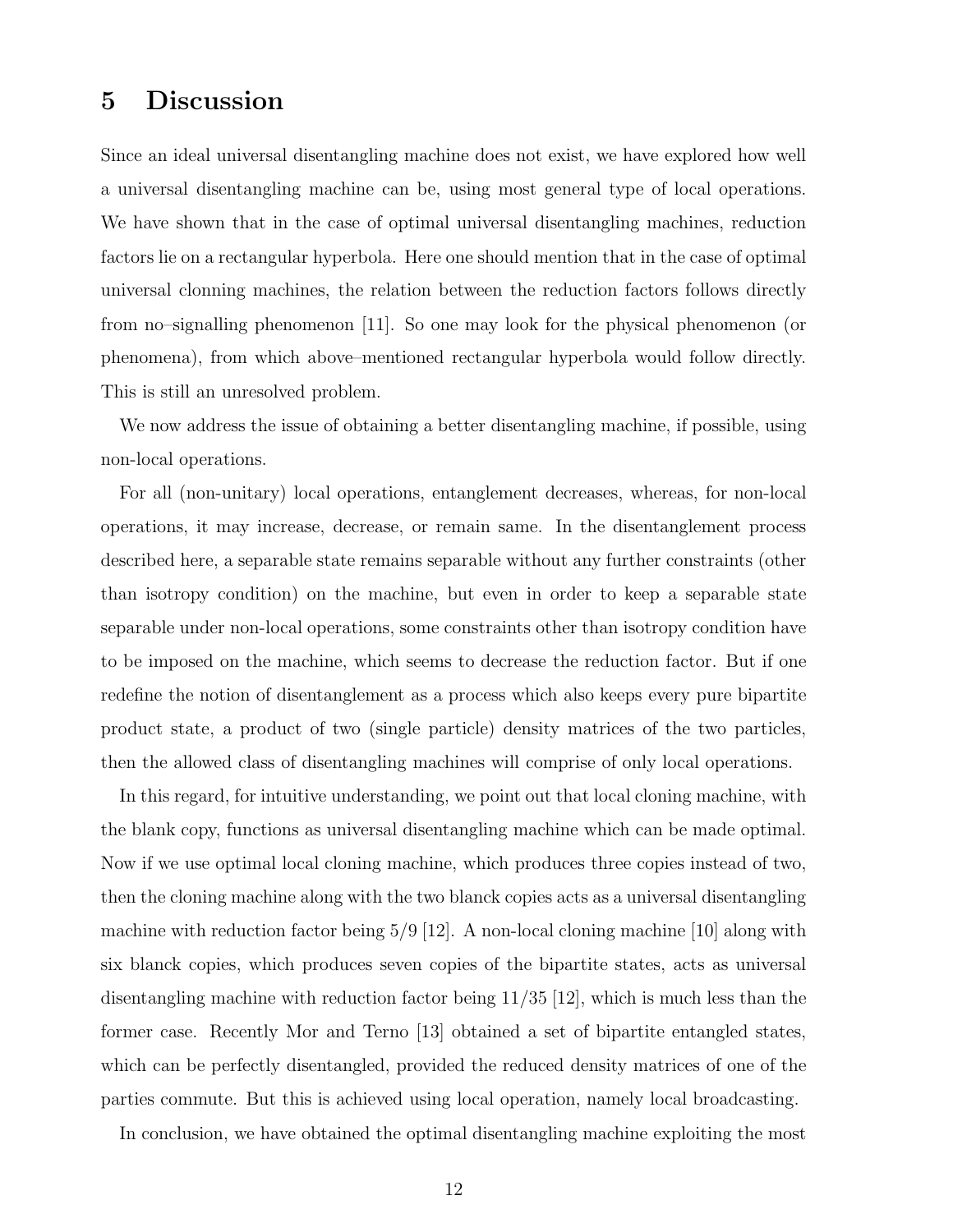general local operations, and discussed that there can not be any non-local operation which may give a better one.

Acknowledgement: The authors thankfully acknowledge the sugessions and comments of the anonymous refree for revision of the earlier version of the manuscript.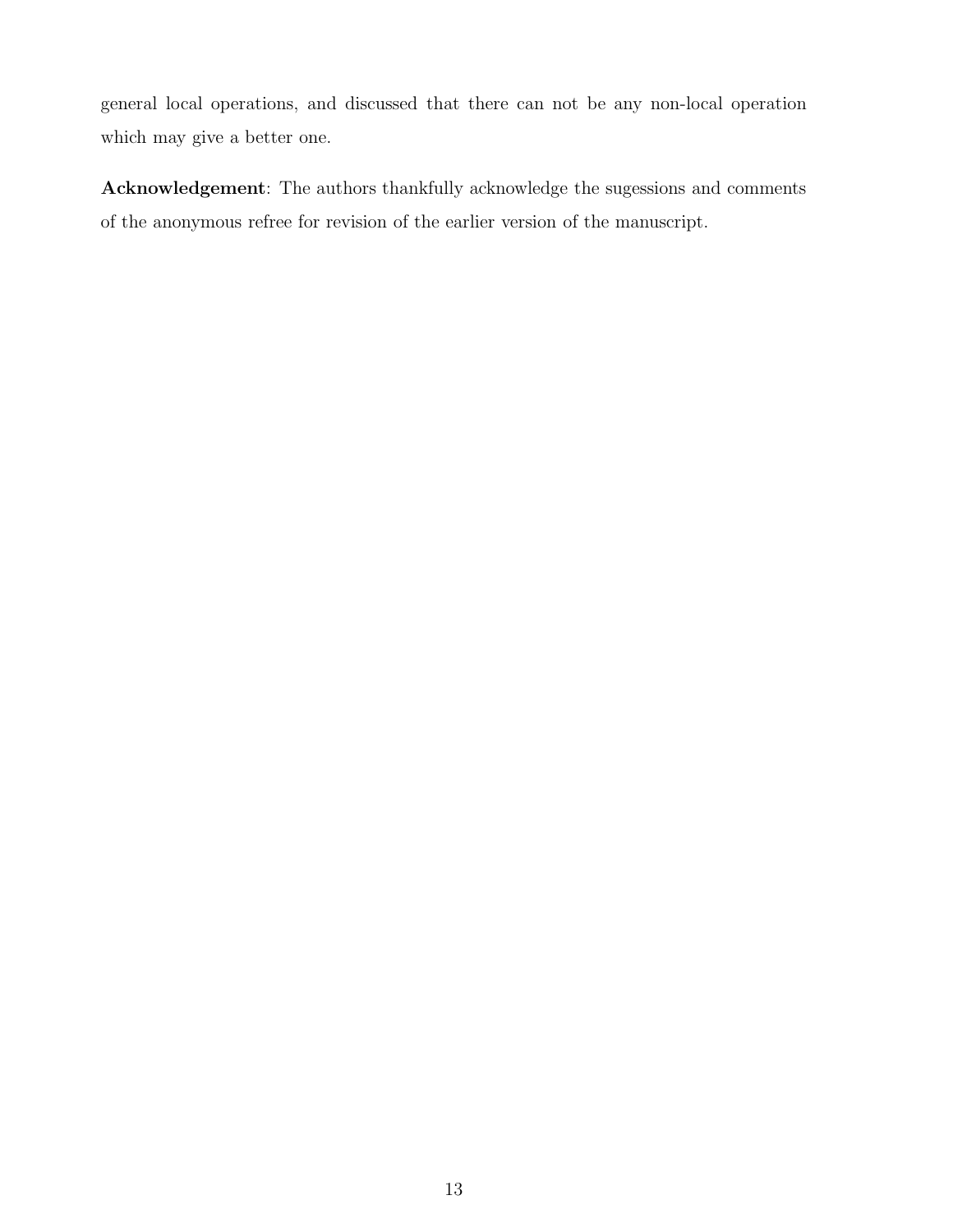#### References

- 1. T. Mor, Phys. Rev. Lett. 83 No. 7, (1999) 1451.
- 2. D. Terno, Phys. Rev. A 59 (1999) 3320.
- 3. D. Bruß, D. P. DiVincenzo, A. Ekert, C. A. Fuchs, C. Macchiavello and J. A. Smolin, Phys. Rev. A 57 (1998) 2368.
- 4. S. Bandyopadhyay, G. Kar and A. Roy, Phys. Lett. A 258 (1999) 205. Lett. A).
- 5. A. Peres, Phys. Rev. Lett. 77 (1996) 1413.
- 6. M. Horodecki, P. Horodecki and R. Horodecki, Phys. Lett. A 223 (1996) 1.
- 7. M. Lewenstein and A. Sanpera, Phys. Rev. Lett. 80 (1998) 2261.
- 8. Here we have taken the identical values  $m_{0x} = m_{0y}$  as  $m_0$ , which can be taken as the real quantity  $\sqrt{(1 + \eta)/2}$  (see equation (10)); similarly we have taken the identical values  $\widetilde{m_{0x}} = \widetilde{m_{0y}}$  as  $\widetilde{m_0}$ , which can be taken as the real quantity  $\sqrt{(1 - \eta)/2}$  (see equation (10)). Also we denote here the identical states  $\ket{M_0}_x = \ket{M_0}_y$  as  $\ket{M_0}$ , and the identical states  $\left|\widetilde{M_0}\right\rangle$  $\sum_{x} = \left\vert \widetilde{M_{0}}\right\rangle$  $\lim_{y}$  as  $\left| \widetilde{M_0} \right\rangle$ . Thus  $\Lambda \equiv \text{Im}\left\{ m_0^* \widetilde{m_0} \left\langle M_0 | \widetilde{M_0} \right\rangle \right\} = 0$ implies that  $\text{Im}\left\{\langle M_0|\widetilde{M_0}\rangle\right\} = 0$ , as our requirement is to obtain universal disentangling machines, and it is known that such machines may exist provided  $\eta$  is less than 1 [1].
- 9. In this case, the reduced density matrices  $\rho_j^{bd}$  and  $\rho_j^{ad}$  (of the maximally entangled state  $\frac{1}{\sqrt{2}}$  $\frac{1}{2}(|00\rangle_{xy} + |11\rangle_{xy})$ , before and after disentanglement respectively) are both equal to  $(1/2)I$ , I being the  $2 \times 2$  identity matrix. So there is no direct effect of the reduction factor  $\eta$  on the disentanglement of  $\frac{1}{\sqrt{2}}$  $\frac{1}{2}(|00\rangle_{xy}+|11\rangle_{xy})$ . But we try to see here how the universal disentangling machines work on this maximally entangled state.
- 10. V. Buzek and M. Hillery, Phys. Rev. Lett. 81 (1998) 5003.
- 11. S. Ghosh, G. Kar and A. Roy, quant-ph/9907001 (to be published in Phys. Lett. A).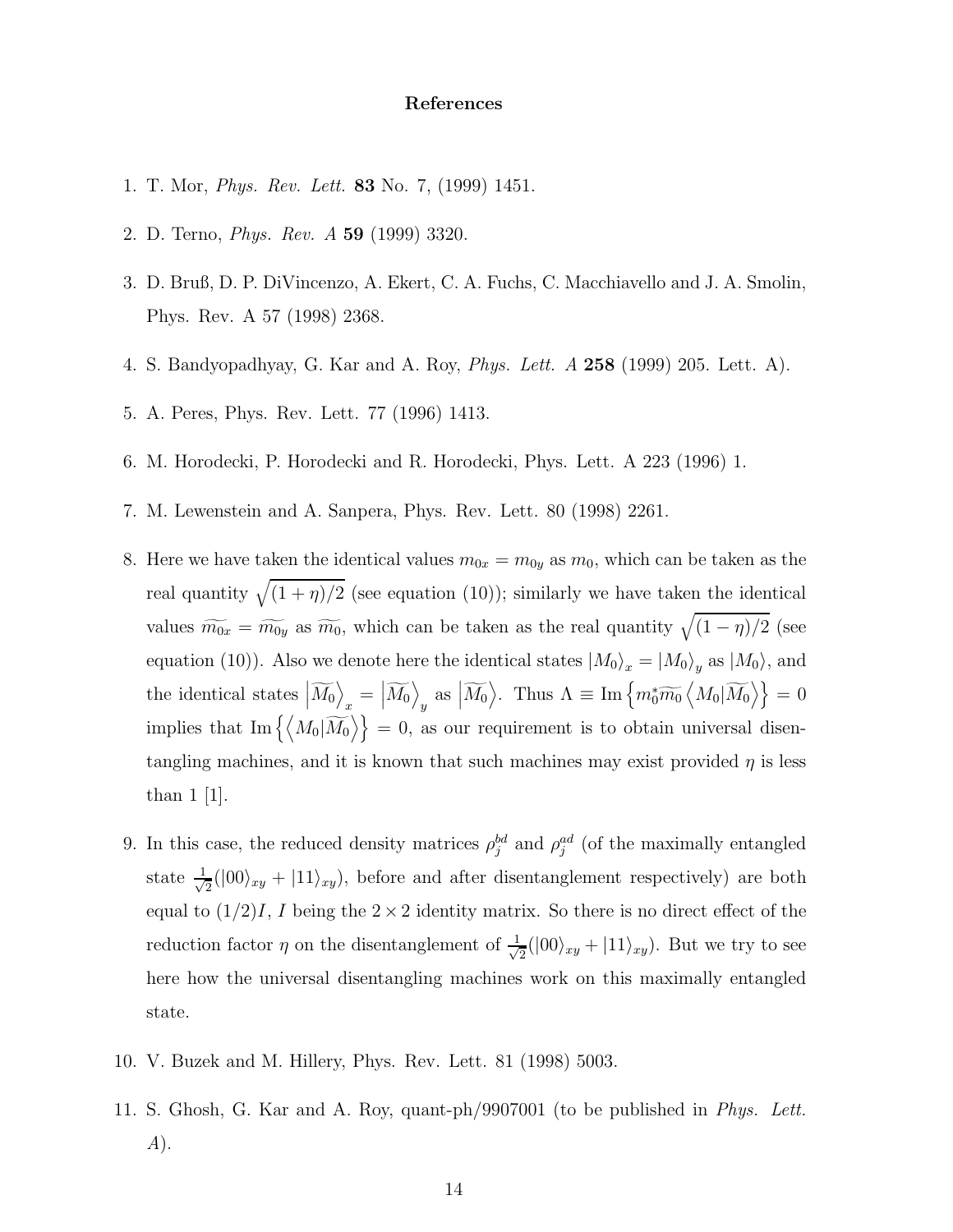- 12. S. Bandyopadhyay and G. Kar, Phys. Rev. A 60 (1999) 3296.
- 13. T. Mor and D. Terno, quant-ph/9907036.

**FIGURE CAPTION**: Figure 1 describes the decreasing nature of  $\eta_{max}(\lambda^2)$  with the increament of  $\lambda^2$ . This graph shows that the maximum value  $\eta_{max}$  of  $\eta_{max}(\lambda^2)$  occurs at  $\lambda^2 = 0$ , and (so)  $\eta_{max}$  is equal to  $1/\sqrt{3}$ .

**FIGURE CAPTION**: Figure 2 shows the optimal curve  $\eta_x \eta_y = 1/3$ , which corresponds to the case  $\lambda_x = 0$ ,  $\lambda_y = 0$  (represented in the figure by the continuous line). Also, for a comparison, the optimal curves corresponding to the cases  $(\lambda_x, \lambda_y) = (0.2, -0.2)$ (represented in the figure by the broken line of the type '- - -'),  $(\lambda_x, \lambda_y) = (0.5, -0.5)$ (represented in the figure by the broken line of the type '– –'),  $(\lambda_x, \lambda_y) = (0.9, 0.1)$ (represented in the figure by the broken line of the type '- - - - - -') are given here.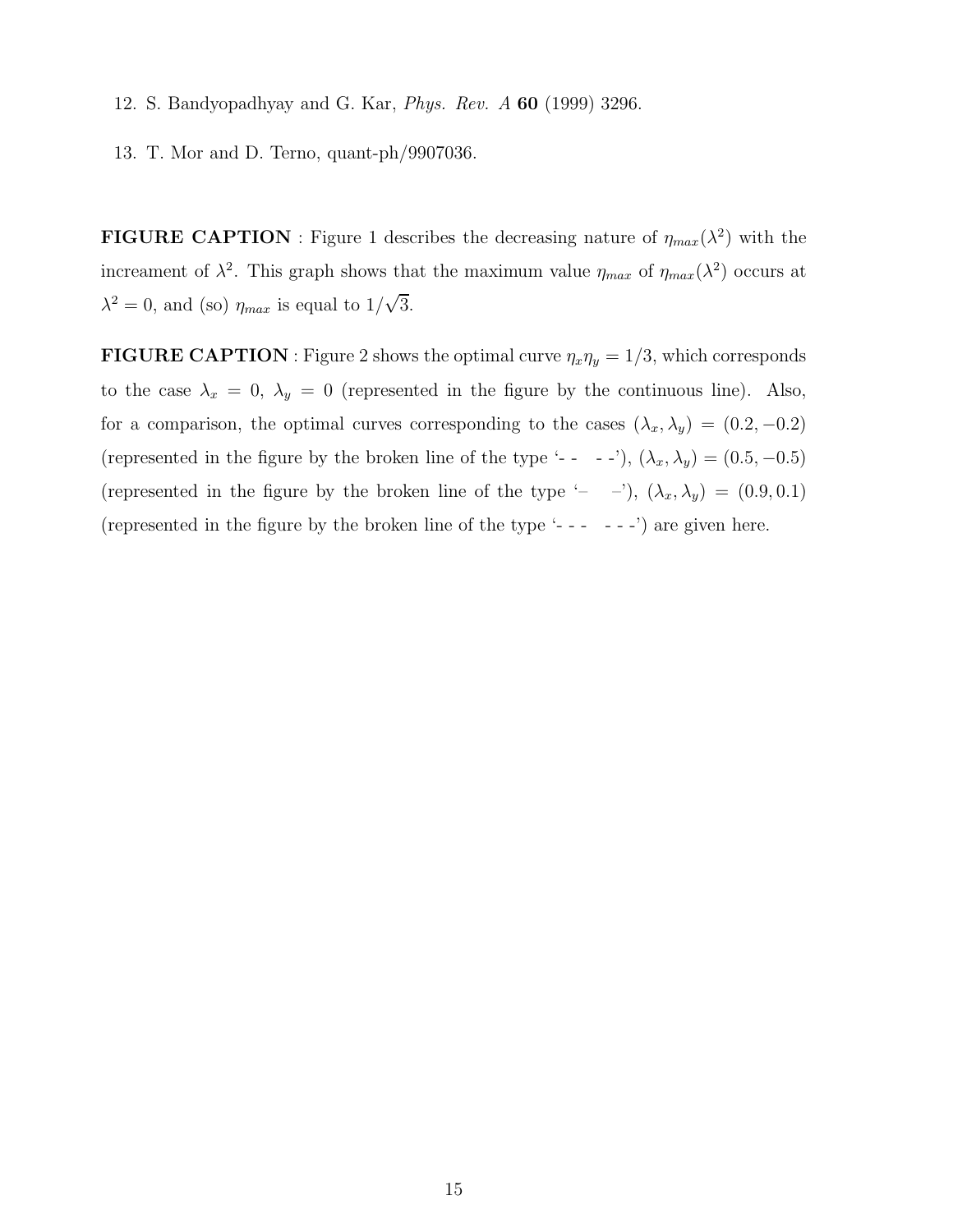

Figure 1